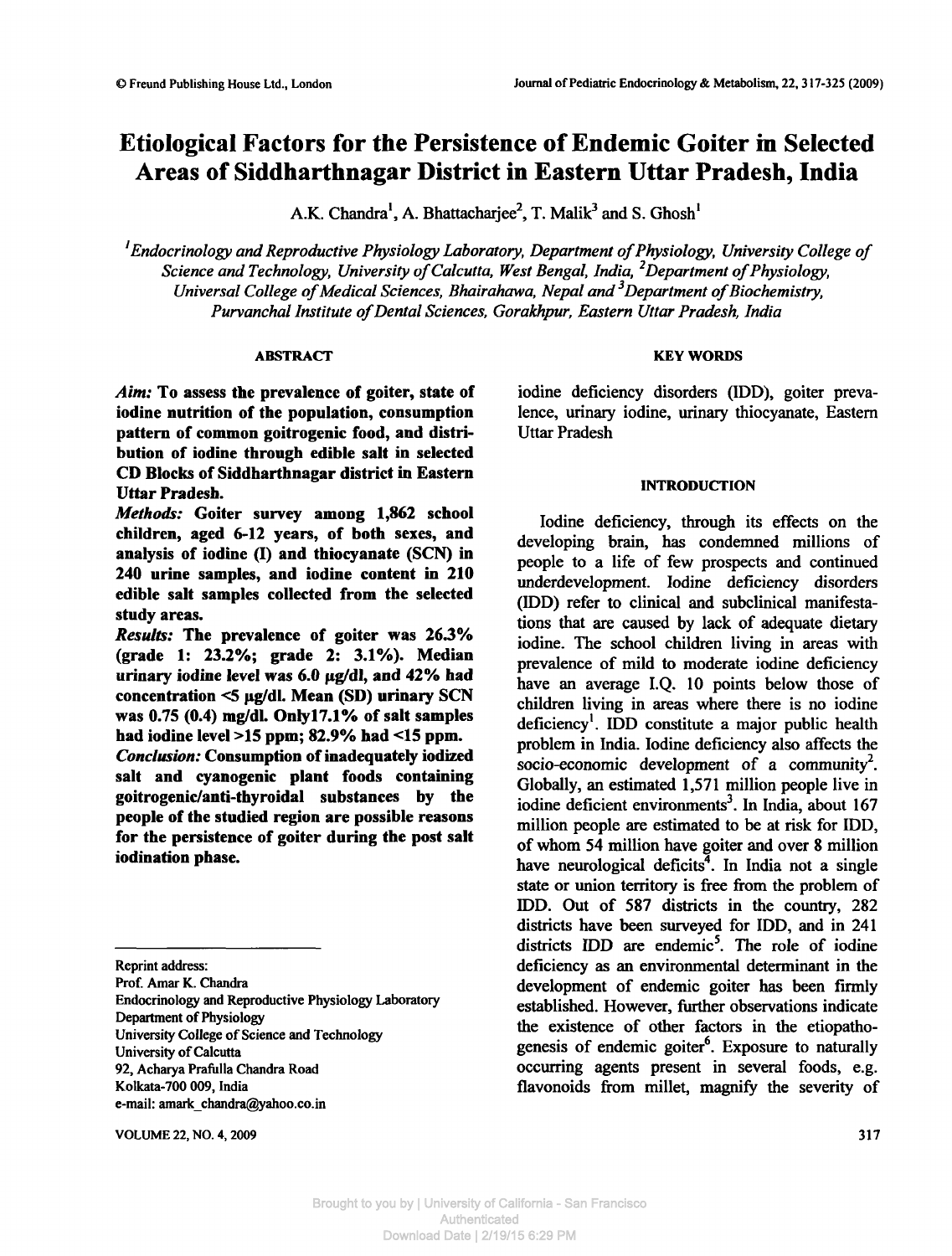goiter endemia<sup>7</sup>, and iodine supplementation does not always result in complete eradication and prevention of goiter<sup>8</sup>.

Geographically, Siddharthnagar district in Eastern Uttar Pradesh is located in the foothills of the Himalayas and made up of tarai (flat lands). The entire sub-Himalayan Tarai region is in the classical endemic goiter belt of India<sup>9</sup>. During the post salt iodination phase, reports on endemic goiter and the current state of iodine nutrition are not available. Thus the present study was conducted using quantifiable indicators and standardized methodology to assess the prevalence of goiter, state of iodine nutrition of the population, consumption pattern of common goitrogenic foods that generally interfere with iodine nutrition, and the distribution of iodine through edible salt in certain selected community development blocks of Siddharthnagar district in Uttar Pradesh.

### **POPULATION AND METHODS**

### **Selection of study area**

The Siddharthnagar district lies between the Maharajganj district on the east and Gonda on the west; on the south district Basti separates it, while on the north the boundary marches with Nepal. It has 14 Community Development (CD) Blocks, of which ten are rural and four are urban. The total area of the district is about  $2,895$  km<sup>2</sup> and the population is about 2 million. In the present study six areas/localities - three from urban blocks and three from rural blocks - were selected $^{10}$ .

## **Selection of study population**

School children in the age group 6-12 years from both sexes were selected, because of their high vulnerability to goiter, easy accessibility, and that they are representative of their age group in the community<sup>1</sup>. This age group truly reflects the correct status of iodine nutrition in the general population<sup>11</sup>. As there was no available information on the prevalence of goiter in the study areas, the sample size was calculated based on the assumed goiter prevalence of 20%, 95% confidence interval (CI) and allowable/permissible error of 10%. Using these parameters, a sample size of 1,600 was obtained. In our study, a total of 1,862 (53.8% [1,001] male and 46.2% [861] females) school children in the age group 6-12 years were included from six study areas. To provide adequate representation of the target population, in each selected study area, one primary school annexed to a nearby junior high school was randomly chosen for detailed survey. Identified schools were informed one week before the survey to ensure attendance of students. School children and teachers were briefed about the activities to be undertaken during the survey.

#### **Clinical goiter survey/prevalence of goiter**

Eighteen hundred and sixty-two school children of the recommended age group were clinically examined for the enlargement of thyroid (goiter) by trained research staff using palpation as per the recommendation of Dunn and Van dar Haar<sup>12</sup>. Goiter grading was carried out using the criteria of WHO/UNICEF/ICCIDD'as follows:

**Grade 0:** No palpable or visible goiter.

- **Grade 1:** A goiter that is palpable but not visible when the neck is in the normal position. It moves upwards in the neck as the subject swallows.
- **Grade 2:** A swelling in the neck that is clearly visible when the neck is in a normal position and is consistent with an enlarged thyroid when the neck is palpated.

The sum of grades 1 and 2 provided the total goiter rate (TGR).

The age of the students was recorded from the school register and was rounded off to the nearest whole number.

## **Iodine in urine/state of iodine nutrition**

In each study area, 40 urine samples were collected because measurement of iodine content in 40 samples at random gives a clear idea regarding the consumption pattern of iodine intake of that locality<sup>12</sup>. Samples were collected from children of both sexes irrespective of their thyroid status from the clinically examined enrolled students at a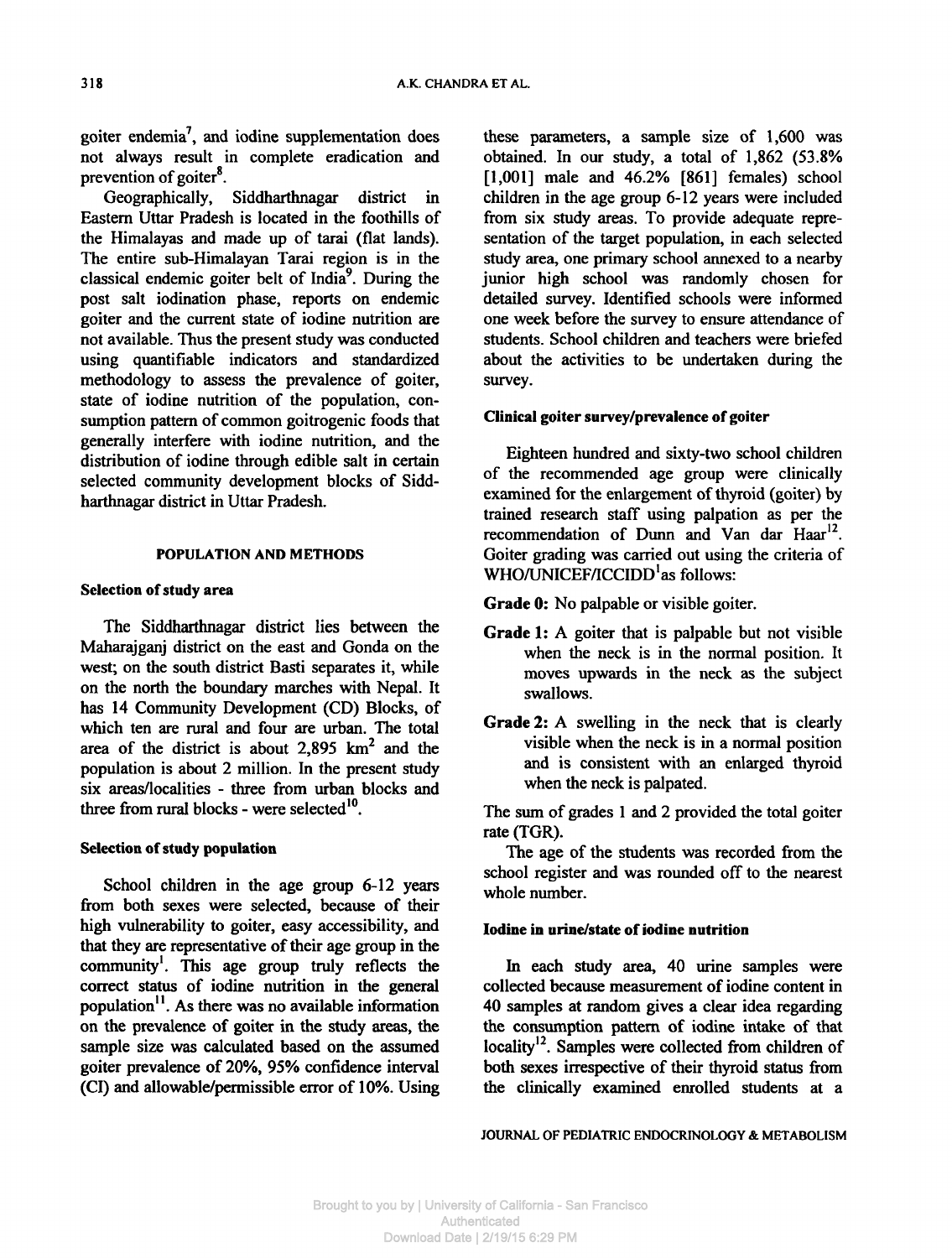definite interval maintaining proportionate representation from the entire population of the studied schools following WHO/UNICEF/ICCIDD criteria<sup>12</sup>. Urine samples were kept in wide-mouth screwcapped plastic bottles with a drop of toluene added to inhibit bacterial growth and minimize bad odor. The samples were brought to the laboratory and kept at 4°C till analyzed. Iodine in the urine was determined by the arsenite method following dry ashing in the presence of potassium carbonate<sup>13</sup>. Internal quality control was maintained by processing standards with a known concentration range of iodine content with each batch of test samples.

# **Thiocyanate in urine/consumption pattern of common goitrogenic foods**

Thiocyanate content in urine was measured from the collected urine samples used for the analysis of iodine by the method of Aldridge<sup>14</sup> and modified by Michajlovskij and Langer<sup>15</sup>. The iodine/thiocyanate ratio (I/SCN) was calculated by the division of each iodine concentration *(\ig/dl·)* by the same sample's thiocyanate concentration (mg/dl).

# **Iodine in salt/distribution of iodine through edible salt**

The iodine content of at least 35 salt samples collected at random from a locality represent a valid estimate about the iodine content of the edible salt of the locality<sup>16</sup>. Therefore to measure the iodine content of edible salt samples available in the area, 35 marked airtight plastic containers were distributed at random to the students of the studied schools and they were asked to bring about 20 g of salt from their households the next day. The salt samples were kept at room temperature in the laboratory and iodine content was measured within one week by the iodometric titration method<sup>17</sup>.

# **Study period**

The study was conducted during from August to December 2006.

## **Statistical analysis**

The data were collected in a pre-tested proforma. Mean, standard deviation and median values were used to describe the data as appropriate. Two-tailed  $\chi^2$  test was applied to determine whether or not there was a significant association between prevalence of goiter with age and sex of the school children, to compare the nature/texture of salt samples and their iodination. P values of less than 0.05 were considered statistically significant.

### **RESULTS**

## **Prevalence of goiter**

Overall TGR was found to be 26.3%, though in most of the children goiter was palpable or Grade 1 (23.2%), but visible goiter or Grade 2 was prevalent (3.1%) in the studied sample. Goiter prevalence was maximum in Mithwal (36.6%) followed by Khesraha (33%), and minimal in Bansi Block (17.2%) (Table 1). Goiter prevalence was significantly higher in rural study areas (31.1%) than in urban areas  $(21.8\%)$  (p < 0.001). Goiter prevalence among girls was 29.4% and in boys 23.6%, and the difference was statistically significant ( $p \le 0.01$ ). It was found to be maximal (31.5%) in the age group of 8 years. The difference in goiter prevalence among different age groups was not statistically significant (Table 2).

## **Urinary iodine and thiocyanate excretion level**

The median value for urinary iodine (MUI) concentration was 6  $\mu$ g/dl. Overall, 9.1% of the studied population had an iodine excretion level below 2.0  $\mu$ g/dl, showing severe iodine deficiency; 32.9% had a level in the range of 2.0-4.9  $\mu$ g/dl, indicating moderate iodine deficiency; 30.8% had an iodine level in the range of  $5.0\n-9.9$   $\mu$ g/dl, indicating mild iodine deficiency; while 27% of the population showed no iodine deficiency - their iodine excretion level was >10 *\ig/d\,* as per WHO/UNICEF/ICCIDD criteria (Table 3).

In the 240 urine samples were analyzed, the mean (SD) urinary thiocyanate level was 0.7 (0.4) mg/dl (Table 3), indicating that the entire studied population is further exposed to thiocyanate load.

VOLUME 22, NO. 4,2009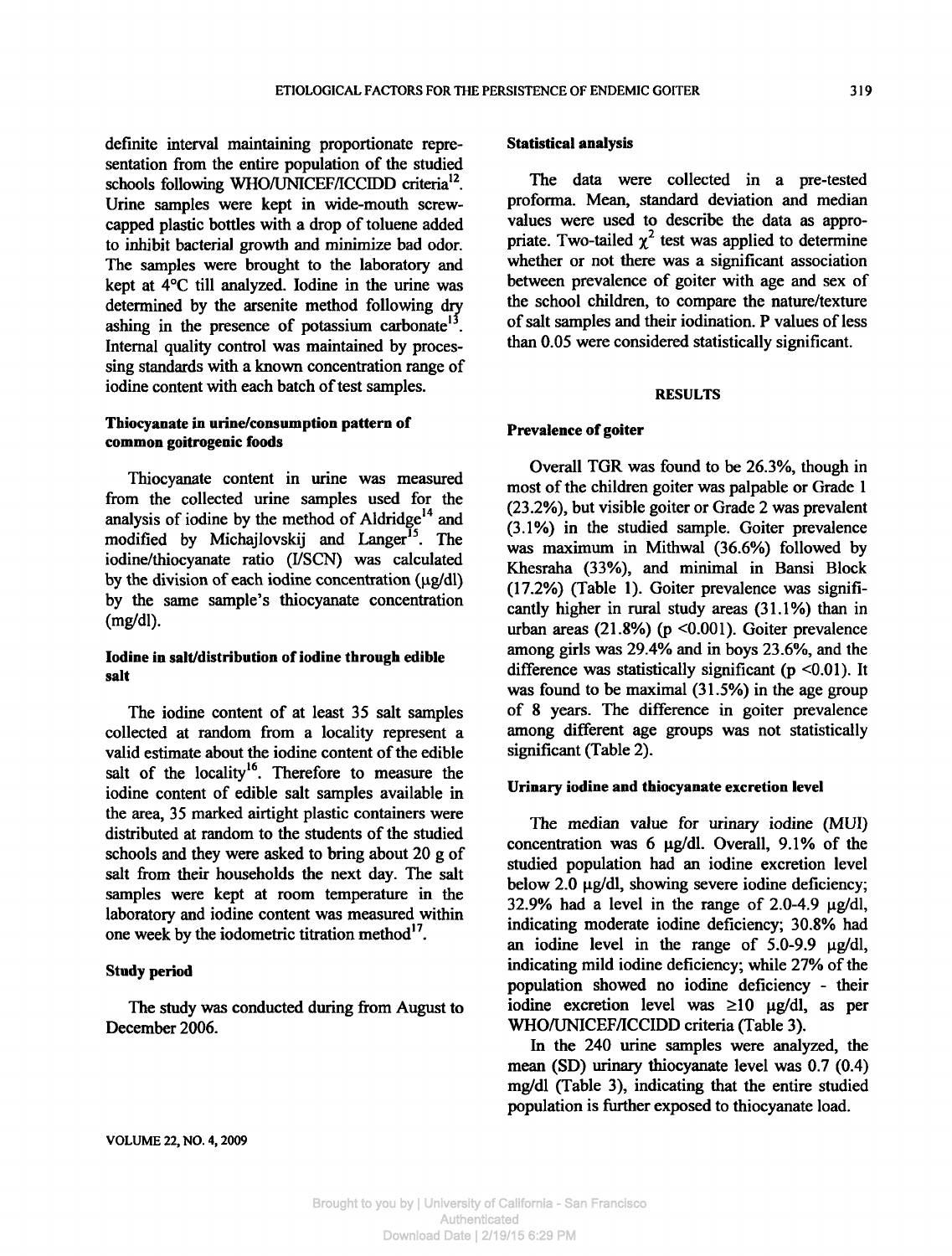# **320** A.K. CHANDRA ET AL.

| <b>Study area</b><br>(CD Block) | <b>Rural</b><br><b>Urban</b> | Total no.<br>of<br>children | No. of children with goiter | <b>Severity of</b><br>public health |               |          |  |
|---------------------------------|------------------------------|-----------------------------|-----------------------------|-------------------------------------|---------------|----------|--|
|                                 |                              |                             | Grade 1                     | Grade 2                             | Total $(1+2)$ | problem  |  |
| Bansi                           | urban                        | 326                         | 51 (15.6%)                  | 5(1.5%)                             | 56 (17.2%)    | mild     |  |
| <b>Barhni</b>                   | urban                        | 341                         | 64 (18.8%)                  | 6(1.7%)                             | 70 (20.5%)    | moderate |  |
| Sourathgarh                     | urban                        | 306                         | 71 (23.2%)                  | 15 (4.9%)                           | 86 (28.1%)    | moderate |  |
| <b>Itwa</b>                     | rural                        | 297                         | 65 (21.8%)                  | 6(2.0%)                             | 71 (23.6%)    | moderate |  |
| <b>Mithwal</b>                  | rural                        | 292                         | 100 (34.2%)                 | 7(2.3%)                             | 107 (36.6%)   | severe   |  |
| Khesraha                        | rural                        | 300                         | 81 (27.0%)                  | 18 (6.0%)                           | 99 (33%)      | severe   |  |
| <b>Total</b>                    |                              | 1,862                       | 432 (23.2%)                 | 57 (3.1%)                           | 489 (26.3%)   | moderate |  |

**TABLE 1** Goiter prevalence in different study areas of Siddharthnagar District

Severity of public heath problem: 5.0-19.9% = mild; 20.0-29.9% = moderate; >30% = severe.

| Age (years)         | <b>Males</b> $(n = 1,001)$ |     |                |                | <b>Females</b> $(n = 861)$ |     |              |                | Combined                        |
|---------------------|----------------------------|-----|----------------|----------------|----------------------------|-----|--------------|----------------|---------------------------------|
|                     | Goiter grade               |     |                | <b>TGR (%)</b> | Goiter grade               |     |              | <b>TGR (%)</b> | <b>TGR (%)</b><br>$(n = 1,862)$ |
|                     | $\mathbf 0$                | 1   | $\mathbf{2}$   |                | 0                          |     | 2            |                |                                 |
| $6(n = 383)$        | 167                        | 38  | $\mathbf{2}$   | 19.3           | 129                        | 45  | $\mathbf{2}$ | 26.7           | $22.7***$                       |
| $7(n = 413)$        | 174                        | 49  | $\mathbf{2}$   | 22.6           | 135                        | 48  | 5            | 28.2           | $25.2***$                       |
| $8(n = 349)$        | 137                        | 46  | 6              | 27.5           | 102                        | 50  | 8            | 36.25          | $31.5***$                       |
| $9(n = 194)$        | 75                         | 27  | 3              | 28.6           | 63                         | 21  | 5            | 29.2           | $28.9**$                        |
| $10(n = 184)$       | 80                         | 21  | 5              | 24.5           | 55                         | 19  | 4            | 29.4           | $26.6***$                       |
| $11(n = 173)$       | 70                         | 17  | $\overline{2}$ | 21.3           | 64                         | 16  | 4            | 23.8           | $22.5***$                       |
| $12(n = 166)$       | 62                         | 14  | 4              | 22.5           | 60                         | 21  | 5            | 30.2           | $26.5***$                       |
| Total $(n = 1,862)$ | 765                        | 212 | 24             | $23.6*$        | 608                        | 220 | 33           | $29.4*$        | 26.3                            |

Goiter prevalence by age and sex in selected areas of Siddharthnagar District TABLE 2

\*  $\chi^2$  = 8.04, d.f. = 1, p < 0.01; \*\*  $\chi^2$  = 9.1, d.f = 6, p > 0.05.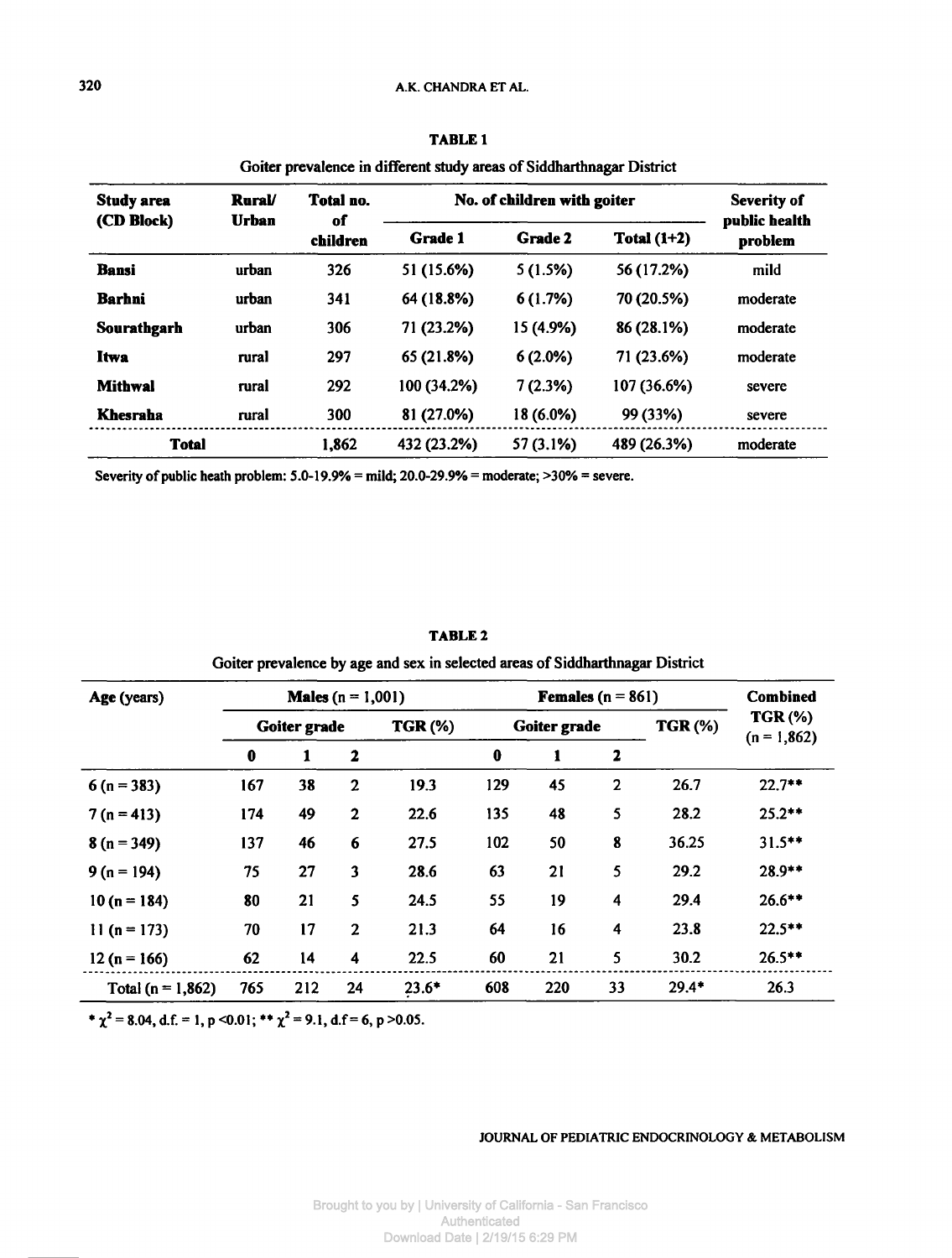| <b>Study area</b>          |        |                 | Urinary iodine excretion levels $(\mu g/dl)$ |             |          | <b>SCN<sup>+</sup></b> | <b>I/SCN</b> | <b>I/SCN*</b>         |         |
|----------------------------|--------|-----------------|----------------------------------------------|-------------|----------|------------------------|--------------|-----------------------|---------|
| (CD Blocks)                | median | % Urine samples |                                              |             | (mg/dl)  | ratio <sup>+</sup>     |              |                       |         |
|                            |        | $\leq 2.0$      | $2.0 - 4.9$                                  | $5.0 - 9.9$ | $\geq10$ |                        |              | ⊲                     | $3 - 7$ |
| <b>Bansi</b> ( $n = 40$ )  | 5.25   | 10              | 37.5                                         | 42.5        | 10       | 0.4(0.1)               | 14.9(11.5)   | $\overline{2}$        | 10      |
| <b>Barhni</b> ( $n = 40$ ) | 10.62  | 2.5             | 20                                           | 25          | 52.5     | 1.1(0.5)               | 11.9(8.7)    | $\overline{\bf{4}}$   | 9       |
| Souratgarb ( $n = 40$ )    | 10     | $\bf{0}$        | 12.5                                         | 35          | 52.5     | 0.8(0.3)               | 18.8 (18.7)  | 1                     | 8       |
| <b>Itwa</b> $(n = 40)$     | 4.37   | 10              | 45                                           | 35          | 10       | 0.5(0.1)               | 10.6(8.7)    | 3                     | 13      |
| <b>Mithwal</b> $(n = 40)$  | 3.75   | 25              | 57.5                                         | 12.5        | 5.       | 0.8(0.3)               | 5.3(7.0)     | 16                    | 14      |
| Khesraha ( $n = 40$ )      | 7.5    | 7.5             | 25                                           | 35          | 32.5     | 0.6(0.3)               | 27.1(35.1)   | $\overline{2}$        | 7       |
| Total $(n = 240)$          | 6      | 9.1             | 32.9                                         | 30.8        | 27       | 0.7(0.4)               | 14.8(18.9)   | 28 (11.6%) 61 (25.4%) |         |

**TABLE 3** Urinary iodine (I) and thiocyanate (SCN) excretion pattern of the studied school children of Siddharthnagar District

\* Mean (SD); \* No. of individuals with I/SCN ratio <3 or 3-7.

| <b>Study area</b><br>(CD Block) | No. of salt | Iodine content in salt (ppm) |             |            |           |  |  |
|---------------------------------|-------------|------------------------------|-------------|------------|-----------|--|--|
|                                 | samples     | 0                            | $\leq$ 15   | 15-29.9    | $\geq$ 30 |  |  |
| <b>Bansi</b>                    | 35          | 0                            | 35 (100%)   | 0          | 0         |  |  |
| Barhni                          | 35          | 1(2.8%)                      | 31 (88.6%)  | 3(8.6%)    | 0         |  |  |
| Sourathgarh                     | 35          | 3(8.6%)                      | 24 (68.5%)  | 3(8.6%)    | 5(14.3%)  |  |  |
| Itwa                            | 35          | 0                            | 34 (97.2%)  | 0          | 1(2.8%)   |  |  |
| <b>Mithwal</b>                  | 35          | 0                            | 31 (88.6%)  | 4 (11.4%)  | $\bf{0}$  |  |  |
| Khesraha                        | 35          | $\bf{0}$                     | 15 (42.8%)  | 15 (42.8%) | 5(14.3%)  |  |  |
| All                             | 210         | 4 (1.9%)                     | 170 (81.0%) | 25 (11.9%) | 11 (5.2%) |  |  |

**TABLE 4**

TABLE 5

| Iodine content in different categories of salt |                        |            |  |  |  |
|------------------------------------------------|------------------------|------------|--|--|--|
| <b>Texture of salt</b>                         | Iodine content in salt |            |  |  |  |
|                                                | $\leq$ 15 ppm          | $>15$ ppm  |  |  |  |
| Powder ( $n = 52$ )                            | 26 (50.0%)             | 26 (50.0%) |  |  |  |
| Crystalline ( $n = 158$ )                      | 148 (93.7%)            | 10(6.3%)   |  |  |  |
| Total $(n = 210)$                              | 174 (82.9%)            | 36 (17.1%) |  |  |  |

 $\chi^2$  = 52.53, d.f. = 1, p < 0.001.

VOLUME 22, NO. 4,2009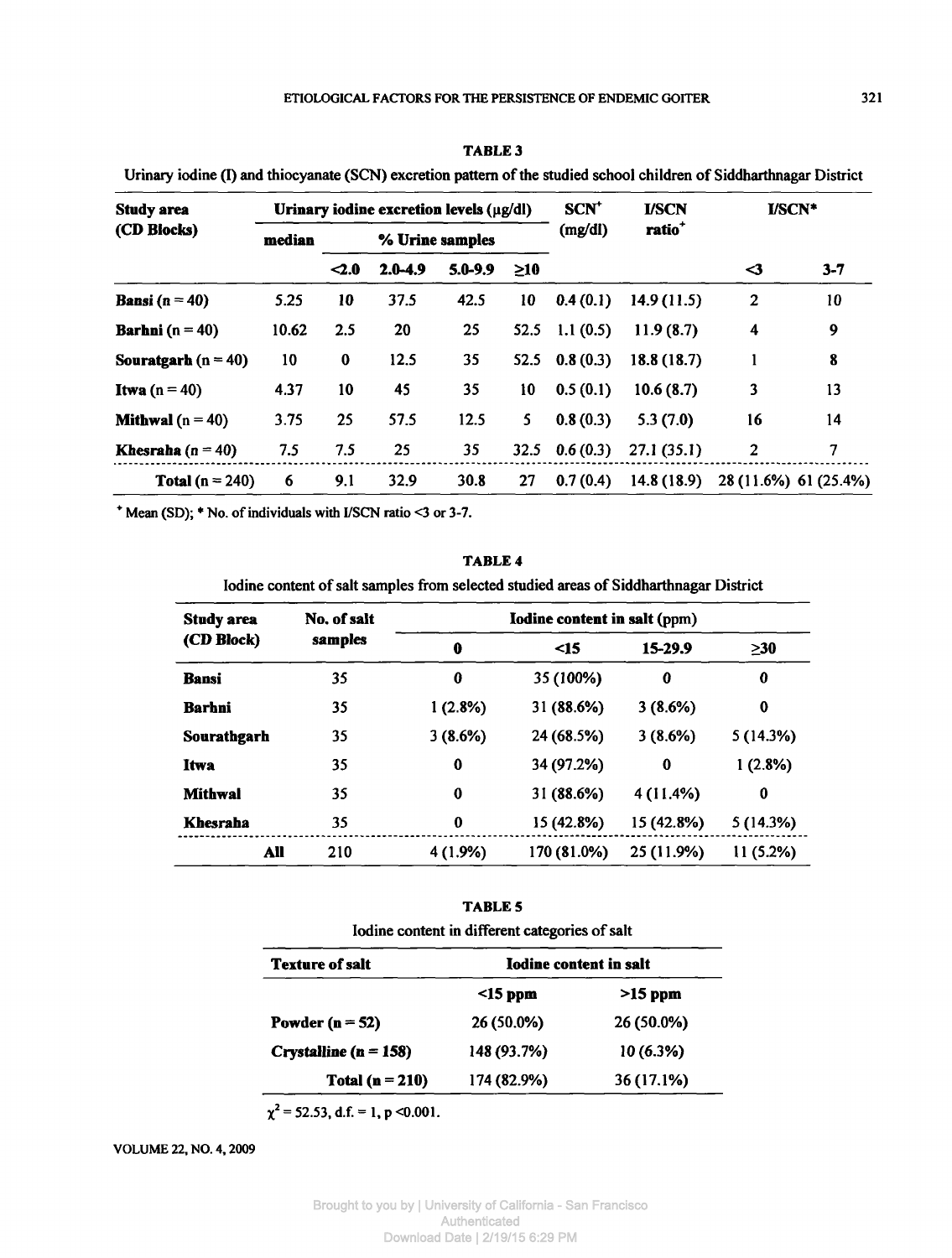A significant positive correlation  $(r = 0.19, p)$ <0.01) was found between urinary iodine level and urinary thiocyanate concentration.

### **Iodine thiocyanate ratios (I/SCN)**

It was found that the mean I/SCN ratio obtained from all study areas was 14.8, which is well above the critical level of 7; 25.4% of the studied individuals had I/SCN ratios  $\leq 7$ , but more than 3; and 11.6% had I/SCN ratios <3. Therefore a total of 37% studied individuals had I/SCN ratios below or equal to the critical level of 7.

#### **Iodine in edible salt**

Tables 4 and 5 depict the iodine content of edible household salt. Out of 210 collected edible salt samples, 75.2% (158) were crystal and 24.8% (52) were powder salt. All salt samples were analyzed for iodine; 82.9% had iodine levels below 15 ppm, of which 1.9% had no iodine, 11.9% had an iodine level above 15 ppm but below 30 ppm, and only 5.2% salt samples had an iodine level equal to or more than 30 ppm. Fifty percent of the powdered salt samples and 6.3% of the crystal salt samples had an adequate (>15 ppm) iodine level. A significant difference was found in iodine content between powdered salt and crystal salt ( $p \le 0.001$ ).

### **DISCUSSION**

The prevalence of endemic goiter in school children in the age group of 6-12 years is the most widely accepted marker to evaluate the severity of IDD in a region. It indicates the long-term iodine nutritional status in a population<sup>18</sup>. On the basis of goiter prevalence, WHO/UNICEF/ICCIDD<sup>16</sup> recommended criteria to understand the severity of IDD as a public health problem in a region. According to these criteria, a prevalence rate of 5.0-19.9% is considered a mild public health problem; 20.0-29.9% moderate; and above 30% severe. The overall TGR of 26.3% (Grade 1 23.2%; Grade 2 3.1%) indicated that IDD are a moderate public health problem in this region. Out of the six studied areas, in two rural areas, namely Mithwal and Khesraha, IDD are severe. In the present study, the prevalence of goiter among girls (29.4%) was found to be greater than in boys (23.6%), and the difference was statistically significant, which is almost consistent with earlier observations<sup>19,20</sup>. However, a progressive increase in goiter prevalence was found from the age group of 6 years till the age group of 8 years, followed by a decline from the age group of 9 years to 11 years, but no significant association was found between the age of school children and prevalence of goiter.

The urinary iodine level is used as a valuable indicator for the assessment of IDD, as 90% of the body's iodine is excreted through the urine<sup>12</sup>. The median urinary iodine (MUI) level indicates the state of iodine nutrition of a study area when it is based on at least 40 urine samples taken at random<sup>12</sup>. The WHO/UNICEF/ICCIDD have also recommended that no iodine deficiency is indicated in a population when the MUI level is 10 µg/dl or more, i.e. more than 50% of the urine samples should have urinary iodine excretion (UIE) level  $\geq$ 10 µg/dl, and not more than 20% of the samples have UIE level less than 5  $\mu$ g/dl<sup>16</sup>. In the present study, the median urinary iodine concentration in the studied areas was  $6 \mu g/dl$  which is much lower than the recommended level of  $10 \text{ µg/dl}$ . Overall, only 27% of the children had UIE in the range of optimal iodine nutrition, i.e.  $\geq 10$  µg/dl, and 42% had UIE  $\leq$   $\frac{1}{2}$   $\frac{1}{2}$   $\frac{1}{2}$  according to the above recommendation, these results indicate that the studied area is biochemically iodine deficient at present. However, in two CD Blocks, namely Itwa and Mithwal, MUI is extremely low  $(4.37 \mu g/d)$  and  $3.75 \mu g/d$ , respectively) and more than 50% of the urine samples had iodine  $\leq$   $\mu$ g/dl, indicating extreme iodine deficiency. There may be discrepancies between urinary iodine concentration and the prevalence of goiter, because the UIE level reflects the current iodine status, while the prevalence of goiter indicates the long-term iodine status in a population<sup>18</sup>. In most of our earlier studies in India, findings of high TGR in spite of optimal urinary iodine excretion have been reported<sup>21</sup>, suggesting a transition from iodine deficient to iodine sufficient state, or the involvement of factors other than iodine deficiency for the persistence of endemic goiter. The observations of the present study are different; the studied population is still in a state of iodine deficiency.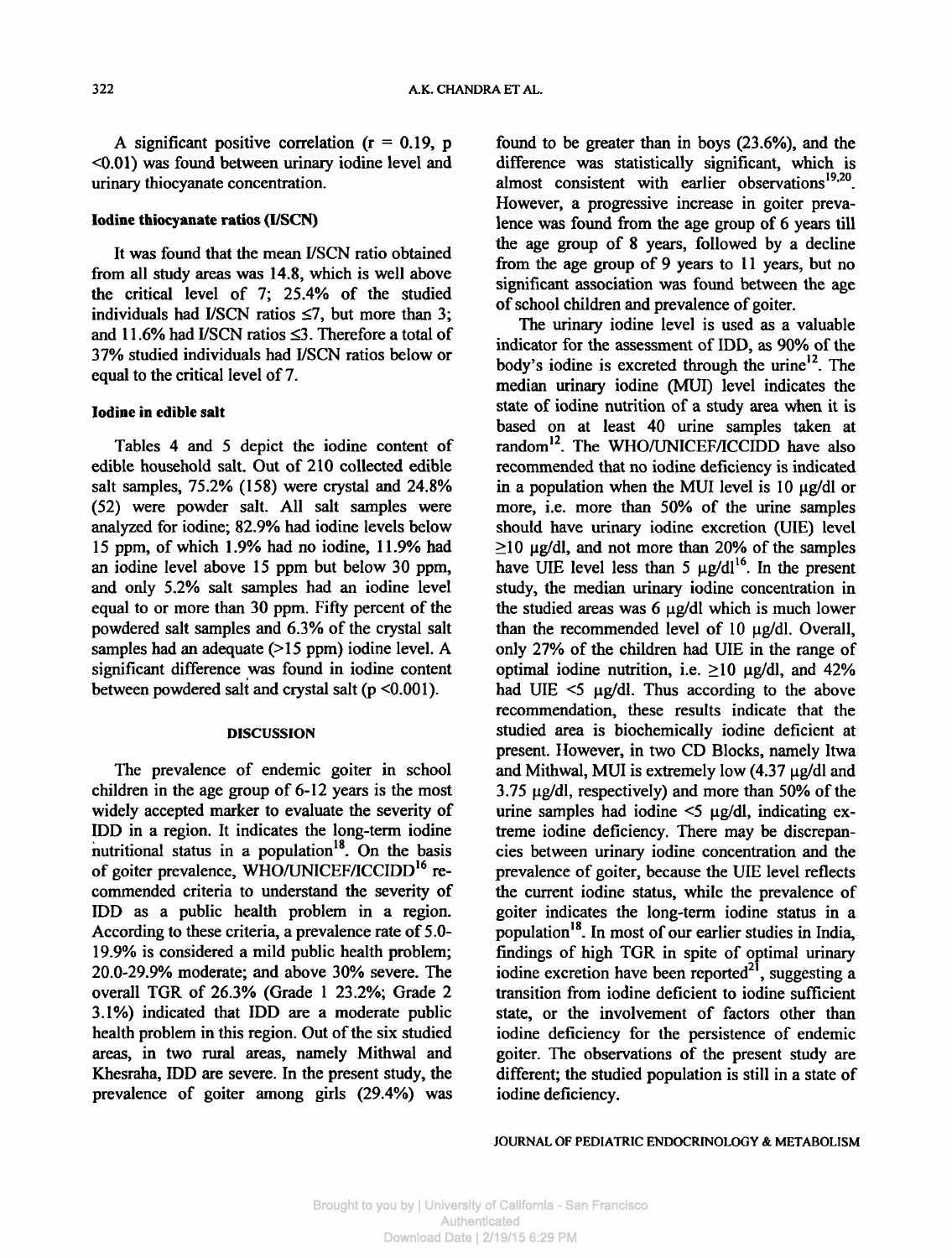The uptake and metabolism of iodine by the thyroid gland can be impaired by the pseudohalide thiocyanate (SCN). Urinary excretion of SCN indicates the consumption of cyanogenic plant foods (such as cabbage, cauliflower, radish, mustard, maze, turnip, sweet potato, etc.). In India, large numbers of cyanogenic plants (SCN precursors) are used as common vegetables and thus IDD persist in many such regions in spite of recommended iodine intake<sup>22</sup>. Indian cyanogenic plant foods that are used as common vegetables have potent antithyroid activity, and even supplementation with extra iodine fails to counteract their effect<sup>23</sup>. In a recent countrywide survey, Marwaha et al.<sup>24</sup> reported that SCN appears to play an important role in goiter formation during the post salt iodination phase, especially among poor children. It has been mentioned that the mean (SD) value in the nonendemic population was  $0.5$  (0.1) mg/dl<sup>24</sup>. In the present study, the mean (SD) urinary SCN value was 0.7 (0.4) mg/dl. This finding indicates that the consumption of cyanogenic plant foods containing a large amount of SCN precursors, namely, cyanogenic glucosides and thioglucosides, in the region studied is relatively high.

There is a relationship between urinary iodine and SCN concentrations: when the consumption of SCN is increased, as shown by increased urinary SCN level, the excretion of iodine is also increased. Therefore the body's SCN level may be considered as one of the regulators to maintain iodine level in the body.

The available literature suggests that the development of goiter does not necessarily depend upon the consumption of large quantities of food containing SCN precursors but is critically related to the balance between the dietary supplies of iodine and SCN<sup>25</sup>. The I/SCN ratio has been recommended as an indicator of the combined effect on the thyroid of low iodine intake and high SCN exposure. The mean ratio is higher than 7 under normal conditions, and endemic goiter develops when it reaches a critical threshold of  $3^{26}$ . In the present study, the mean I/SCN ratio in the Mithwal CD Block was below the critical level of 7, whereas in the other five study areas it was above this critical level. However, it was found that in each study area there were individuals with an I/SCN

ratio below 7 or even below 3. A total of 37% of the studied population had I/SCN ratios below or equal to 7, indicating their susceptibility for the development of goiter. Therefore, involvement of SCN or SCN precursors, such as goitrin and isothiocyanates, present in the food consumed by the people of the studied region may have an additional role along with iodine deficiency for the persistence of endemic goiter.

It has been recommended by WHO/UNICEF/ ICCIDD that 90% of households should get iodized salt at the recommended level of 15  $ppm<sup>27</sup>$ . The people of this region consume both crystal and powdered (refined) salt. Three-quarters of households (75.2%) consume crystal salt of low iodine content, and the other 24.8% consume powdered salt. Only 11.9% of households consume salt with the recommended iodine level (>15 ppm). This observation revealed that, although salt was being iodized, either an inadequate quantity of iodine was added at the time of fortification at the point of production, or there were losses of iodine at the different points of distribution, such as packaging (jute bags), transportation and storage conditions (open air under sunlight), length of time in distribution (a period of 9 months is required to reach the household level) and climate (humid conditions may reduce iodine by 30-98%). Cultural practices, such as washing salt, may reduce the iodine content in many areas<sup>17</sup>. An earlier study in this district on iodine content in salt suggested that 64.7% of households were consuming salt below the recommended level of 15  $ppm<sup>28</sup>$ , and our recent study on another five CD Blocks of this district showed that 83.4% of households were consuming salt with inadequate iodine  $(<15$  ppm)<sup>29</sup>. Comparing the present observation with earlier findings during the post salt iodization phase it has been suggested that there is an urgent need to strengthen the system of monitoring the quality of salt at the household as well as the retailer level to ensure the availability of 15 ppm of iodine at the consumption point, i.e. household level.

In conclusion, the findings of the present study revealed that intake of inadequately iodized crystal salt by the majority of the population is the main cause of biochemical iodine deficiency which is shown by low UIE. In addition, consumption of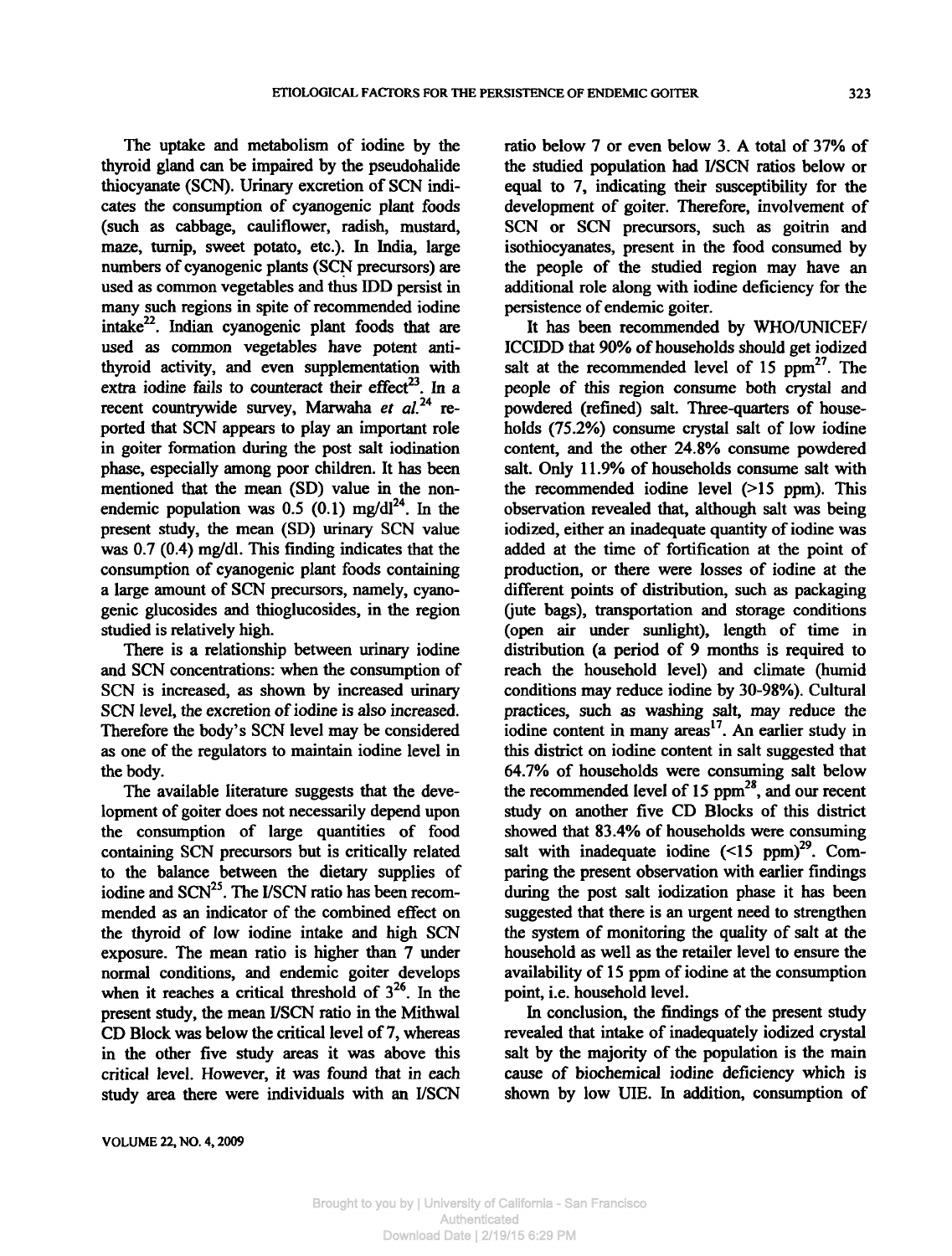antithyroidal/goitrogenic substances present in cyanogenic plant foods may have a possible role in the persistence of endemic goiter that may be considered as a moderate public health problem in the studied region during the post salt iodization phase. Strategies need to be developed, involving different government departments, non-governmental organizations as well as members of the community, to increase awareness for both sale and consumption of adequately iodized salts, and regular monitoring of the quality of salt at the household as well as the retailer level to ensure the availability of 15 ppm of iodine at the consumption point/household level. To substantiate the involvement of goitrogenic factors in association with biochemical iodine deficiency for the persistence of these disorders in the region, further studies are important.

# **ACKNOWLEDGEMENTS**

The authors acknowledge the cooperation received from the teachers, staff and students of the schools studied. Thanks are due to the Principal, Universal College of Medical Sciences, Bhairahawa, Nepal, for giving permission to the second author to conduct the research work. Financial support for the study was received from a Research Grant of the University of Calcutta [BI 56(7)].

#### **REFERENCES**

- 1. WHO/UNICEF/ICCIDD. Indicators for assessing iodine deficiency disorders and their control through salt iodization. WHO/NUT/94.6,1994.
- 2. Levin HM. Economic dimension of iodine deficiency disorders. In: Hetzel BS, Dunn JT, Stanbury JB, eds. The Prevention and Control of Iodine Deficiency Disorders. Amsterdam: Elsevier, 1987; 195-208.
- 3. United Nations Children's Fund. The State of the World's Children: Focus on Nutrition. New York: Oxford University Press, 1998; pp 15.
- 4. Ramji S. Iodine deficiency disorders epidemiology, clinical profile and diagnosis. In: Sachdev HPS, Choudhury P, eds. Nutrition in Children - Developing Country Concern. New Delhi: Department of Paediatrics, Moulana Azad Medical College, 1995; 245-254.
- 5. Kapil U. Progress made in elimination of IDD and possible impact of lifting ban on sale of non-iodized salt. J Acad Hospital Admin 2000; 12: 33-41.
- 6. Stanbury JB, Hetzel B. Endemic Goiter and Endemic Cretinism: Iodine Nutrition in Health and Disease. New York: Wiley & Sons, 1980; pp 606.
- 7. Ermans AM, Mbulamonko NM, Delange F, Ahluwalia R, eds. Role of Cassava in the Etiology of Endemic Goiter and Cretinism. Ottawa: IDRC, IDRC-136e, 1980; 13-16.
- 8. Gaitan E, Nelson NC, Poole GV. Endemic goiter and endemic thyroid disorders. World J Surg 1991; 15: 205-215.
- 9. WHO/SEARO. Iodine deficiency disorder in South East Asia. SEARO Regional Health, New Delhi, 1985; paper no. 10.
- 10. Cochran WG. Sampling Technique, 3rd Ed. Calcutta: Wiley Eastern Ltd, 1977.
- 11. WHO/UNICEF/ICCIDD. Global Prevalence of Iodine Deficiency Disorders, Micronutrient Deficiency Information System (MDIS). Working Paper No. 1, 1993; pp5.
- 12. Dunn JT, Van dar Haar F. Detection of iodine deficiency. In: A Practical Guide to the Correction of Iodine Deficiency - Technical Manual no. 3. The Netherlands: ICCIDD/UNICEF/WHO Publication, 1990; 13-20.
- 13. Karmarkar MG, Pandav CS, Krishnamachari KAVR. Principle and Procedure for Iodine Estimation; A Laboratory Manual. New Delhi: Indian Council of Medical Research, 1986; 10-12.
- 14. Aldridge WN. The Estimation of Micro Quantities of Cyanide and Thiocyanate. Analyst London 1945; 70: pp 474.
- 15. Michajlovskij N, Langer P. Studien über Benzie Hungen zwischen Rhodanbildung and Kropfbildender Eigenschaft von Nahrungsmitteln. In: Gehalt Einiger Nahrungs Mittel an Praformierten Rhodanid. Hoppe Seyless. Z Physiol Chem 1958; 26-30.
- 16. Indicators of Tracking Progress in IDD Elimination. IDD Newsletter 1994; 10: 37-41.
- 17. Sullivan KM, Houston E, Gorestein J, Cervinskas J. Titration methods for salt iodine analysis. In: Sullivan KM, Houston E, Gorestein J, Cervinskas J, eds. Monitoring Universal Salt Iodization Programme. UNICEF/ICCIDD/PAMM/WHO, 1995; pp 11.
- 18. Sebosta MLD, Dannhauser A, Jooste PL, et al. Prevalence of goiter and urinary iodine status of primary school children in Lesotho. Bull WHO 2003; 81: 28-34.
- 19. Hetzel BS. An overview of the prevention and control of iodine deficiency disorders. In: Hetzel BS, Dunn JT, Stanbury JB, eds. The Prevention and Control of Iodine Deficiency Disorders. Amsterdam: Elsevier, 1987; 7- 31.
- 20. Chandra AK, Ray I. Influence of age, sex and caste on goiter prevalence of the people in Tripura, North East India. J Hum Ecol 2001; 12:313-317.
- 21. Chandra AK, Tripathy S, Ghosh D, Debnath A, Mukhopadhyay S. Goiter prevalence and the state of iodine nutrition in Sundarban delta of North 24-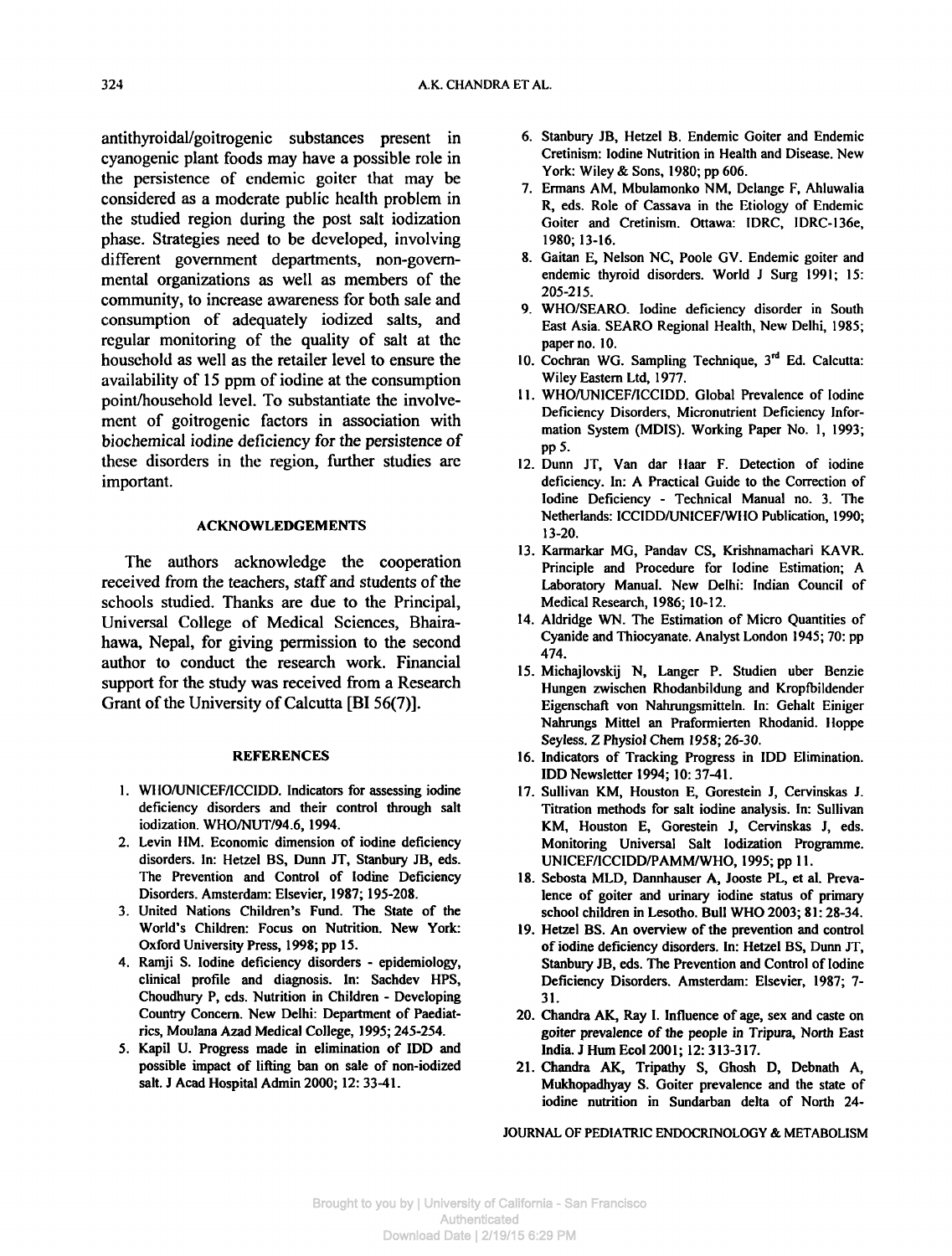Parganas in West Bengal. Asia Pac J Clin Nutr 2006; 15:357-361.

- 22. Chandra AK, Ray I. Evaluation of the effectiveness of salt iodization status in Tripura, North East India. Indian J Med Res 2002; 115:22-27.
- 23. Chandra AK, Mukhopadhay S, Lahari D, Tripathy S. Goitrogenic content of cyanogenic plant foods of Indian origin and their anti-thyroidal activity in vitro. Indian J Med Res 2004; 119: 180-185.
- 24. Marwaha RK, Tandon N, Gupta N, Karak AK, Verma K, Kochupillai N. Residual goitre in the post iodization phase: iodine status, thiocyanate exposure and autoimmunity. Clin Endocrinol (Oxf) 2003; 59: 672-681.
- 25. Delange F, Vigneri R, Trimachi F, Filetti S, Pezzino V, et al. Etiological factors of endemic goiter in North Eastern Sicily. *3* Endocrinol Invest 1978; 2:137-142.
- 26. Delange F, Bourdoux P, Colinet E, et al. Nutritional factors involved in the goitrogenic action of cassava. In: Delange F, Ahluwalia R, eds. Cassava Toxicity and Thyroid Research and Public Health Issues. Ottawa: IDRC, 1982; 17-26.
- 27. ICCIDD/UNICEF/WHO. Assessment of Iodine Deficiency Disorders and Monitoring their Elimination. A Guide for Programme Managers, 2<sup>nd</sup> Ed. WHO/NHD/ 01.1,2001.
- 28. Kapil U, Singh P. Status of iodine content of salt and urinary iodine excretion in India. Pak J Nutr 2003; 2: 361-373.
- 29. Chandra AK, Bhattacharjee A, Malik T, Ghosh S. Goiter prevalence and iodine nutritional status of school children in a sub-Himalayan tarai (flat land) region of eastern Uttar Pradesh. Indian Pediatr 2008; 45: 469-474.